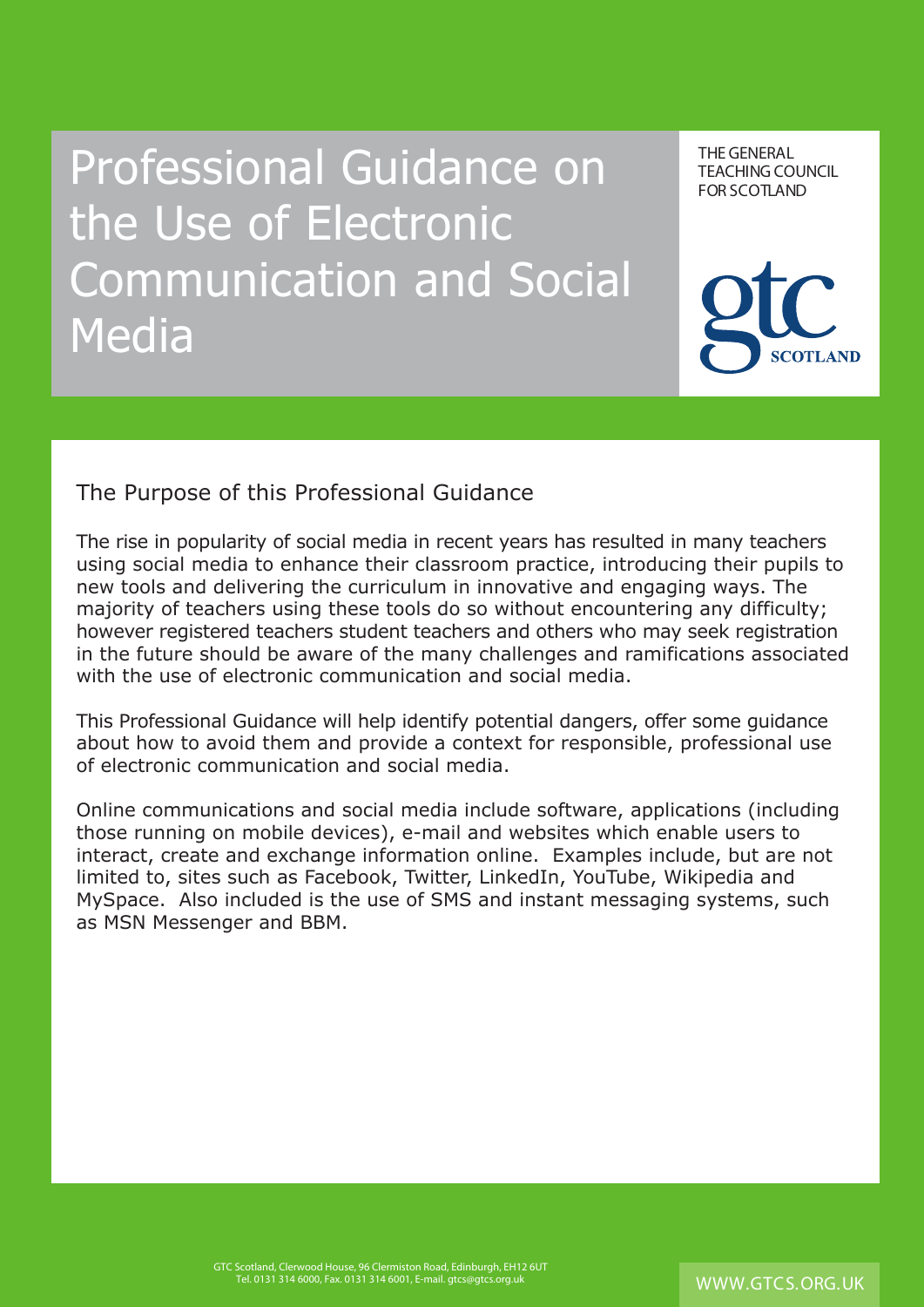### The Code of Professionalism and Conduct (CoPAC)

This Guidance should be read in conjunction with The Code of Professionalism and Conduct (CoPAC) and the Student Teacher Code (STC), ('the Codes') in which GTC Scotland sets out the key aspects of teacher professionalism.

Maintaining the public's trust in individual teachers, and in the teaching profession as a whole, is central to the concept of fitness to teach This trust can be undermined by behaviour occurring not only in a teachers professional lives but also in their private lives, including activity online.

### New Contexts for Teaching and Learning

From e-mail to text and from blogging to tweets, technology is becoming ever-present in our lives and is an increasingly essential tool in the classroom. New technologies open up a whole range of creative possibilities to help pupils; they provide new access to assignments and resources and connect classrooms with other communities and countries in ways which would have been unthinkable only a few years ago.

The ability to communicate in real time with others and to access networks across the world offers great opportunities for teachers to promote good learning; it also presents great challenges, as the traditional boundaries between teacher and pupil can quickly become blurred.

The views of teachers about their own profession are central to the integrity of a self-regulating profession. However, the difficulty with social media is that teachers sometimes forget that the things they say and do online may be perceived differently from another point of view. The perspective of parents and the understandable fears of the wider public about inappropriate use of the internet also have to be considered; and these views can sometimes be shaped by sources which are unpredictable - including the media. Teachers therefore need to be alert to the risk that actions which may seem quite innocent can be misunderstood and misconstrued by others.

### Private and Professional life

It is important to note that the GTC Scotland Codes emphasise that teachers are individuals with the right to private lives. Off-duty conduct may however still have a bearing on the professional life of a teacher: actions which may not seem relevant to pupils may still have an impact on a teacher's fitness to teach. Sound judgement and due care should therefore be exercised at all times.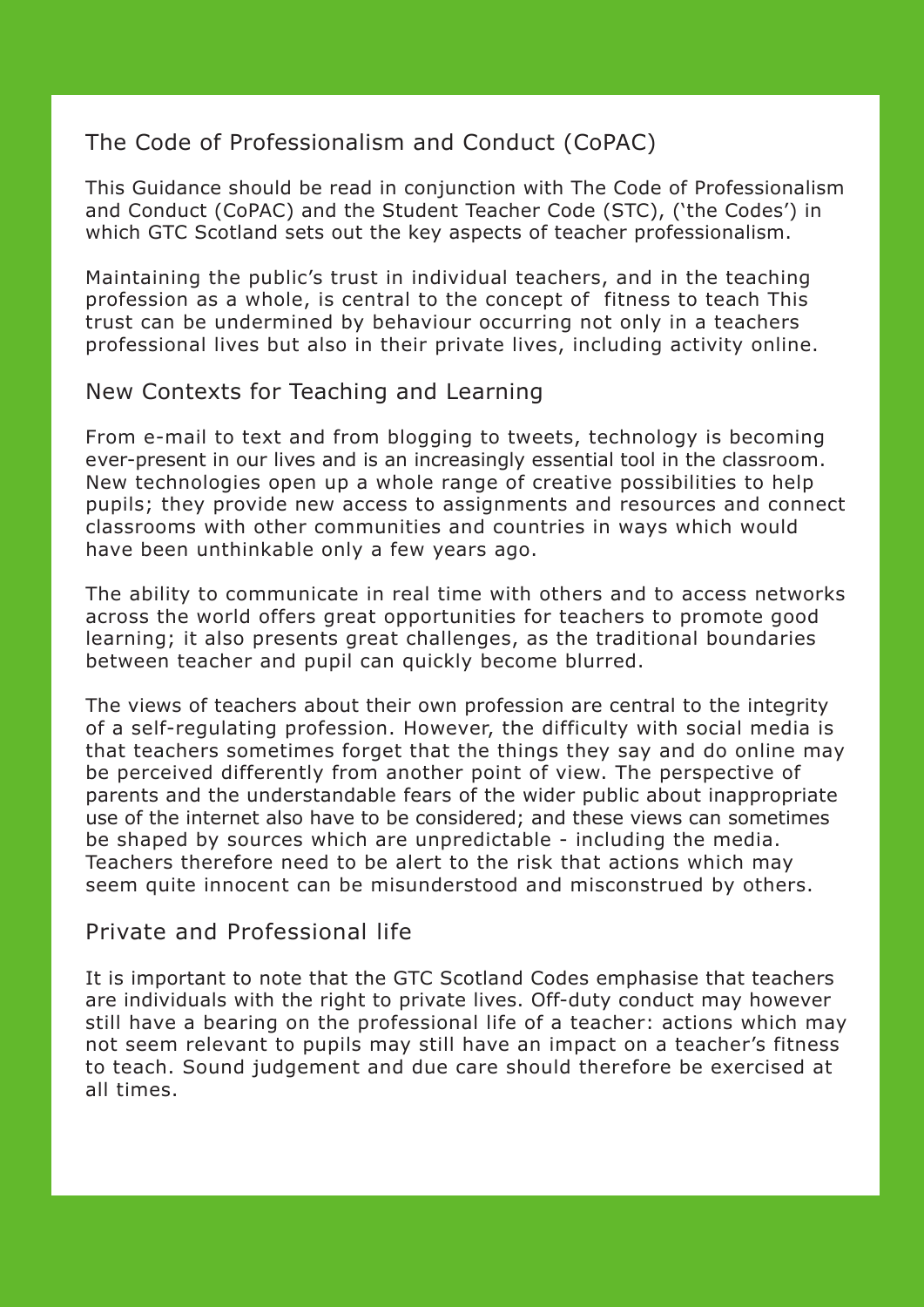# Professional Vulnerability

Teachers can be vulnerable to unintended misuses of electronic communication. E-mail, texting and social media encourage casual dialogue; and very innocent actions can easily be misconstrued or manipulated.

Electronic messages are not anonymous and can continue to develop a life of their own long after the original message has disappeared. Social Media sites can archive content even when deleted from online profiles. In effect, once information is placed online you relinquish control of it.

Social media can disarm inhibitions; it brings a new dimension and 'feel' to a relationship. It is particularly important to be mindful of this whenever a student and a teacher consider becoming 'friends' in an online environment. A teacher should never share information with students in ANY environment that they would not willingly or appropriately share in a school or school-related setting, or in the community.

### The Legal Implications

The Codes draw attention to the potential impact of criminal convictions on registered teachers and on those wishing to become registered.

Careless or unwise behaviour online can result in criminal action or, in some cases, civil action brought by others. Online behaviour should therefore be treated with caution.

### Fitness to Teach Implications

Central to GTC Scotland's Fitness to Teach framework is the protection of children, young people and vulnerable adults; and the maintenance of public trust in the teaching profession. All complaints are considered fairly and in the same way regardless of whether or not they are associated with the internet or involve electronic communication.

In the area of electronic communication and social media, however, the behaviours listed below have previously warranted disciplinary measures:

- inappropriate electronic communication with pupils, colleagues and parents/carers, including SMS and instant messaging;
- posting/sending sexually explicit pictures/images to colleagues or pupils;
- grooming whereby a teacher uses electronic messages with a view to establishing an inappropriate relationship with a pupil;
- possessing, making, viewing or distributing indecent images of children;
- using inappropriate YouTube content in the educational setting.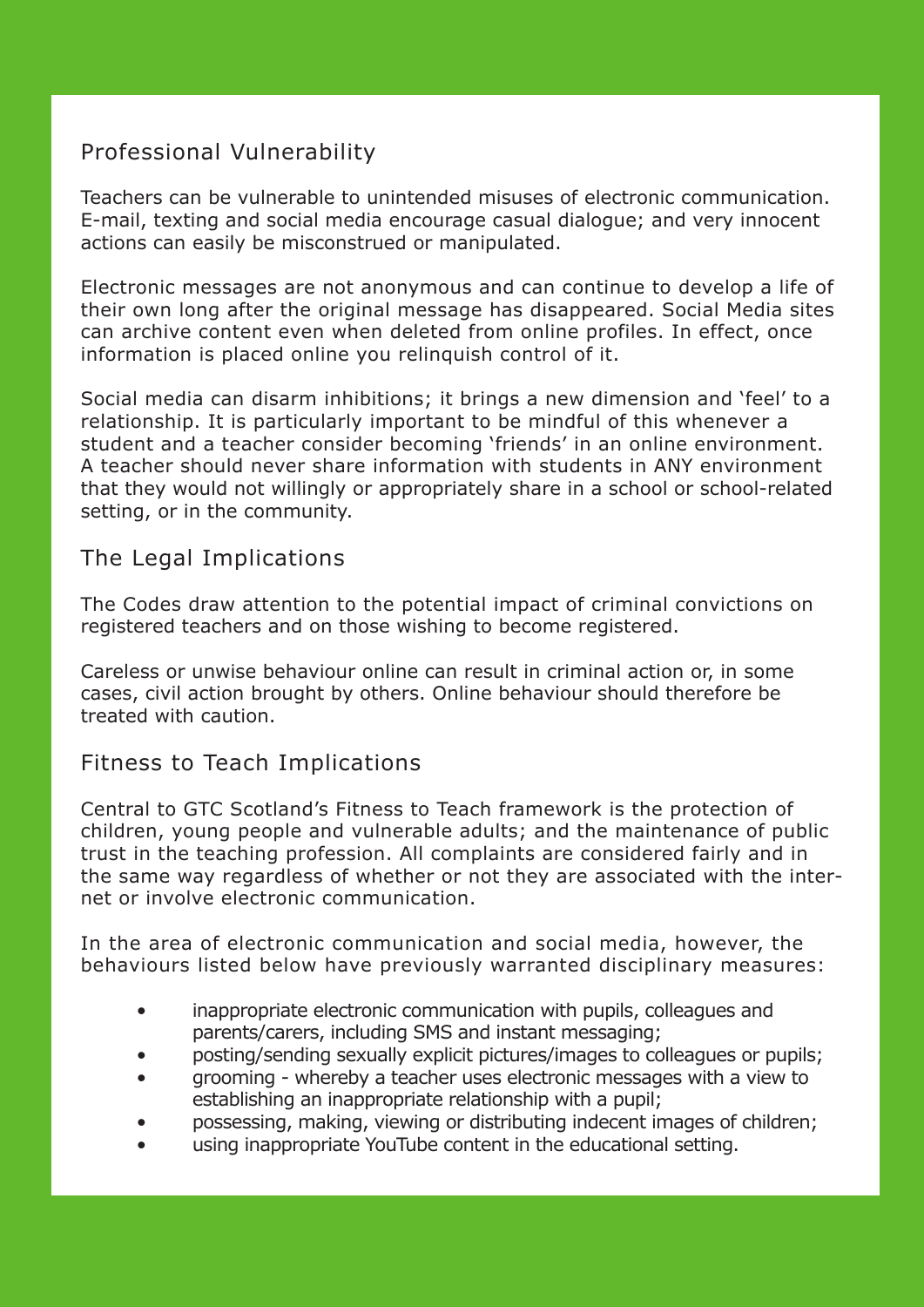# How can teachers minimise risk when using electronic communication and social networking?

As a teacher you should:

- always maintain a formal and courteous and professional tone in communicating with pupils and ensure that professional boundaries are maintained;
- only use official channels of communication e.g. GLOW and work e-mail addresses, and be aware of and comply with employer's policies and guidance;
- not exchange private texts, phone numbers, personal e-mail addresses or photos of a personal nature with pupils;
- firmly decline student-initiated 'friend' requests from pupils and do not instigate any yourself. Use your own discretion when dealing with "friend" requests from parents. It is acceptable to decline these invitations and remind parents of more formal channels through which they can discuss their child's education;
- operate online in a way in which would not call into question your position as a professional;
- realise that pupils will naturally be curious about your personal life outside school and may try to find out more about you.
- manage your privacy settings and keep them under review. These are particularly important in regard to photos. Remember that no privacy mechanism is 100% guaranteed;
- ensure your settings prohibit others from tagging you in any photos or updates without your permission. You can ask others to remove any undesirable content related to you;
- audit and re-evaluate the information about you and who has access to it if you are entering a programme of teacher education, or your Teacher Induction Period;
- be aware that potential employers may try and view your online social media profiles;
- consider that conversations held online may not be private. Be aware of who may have access to what you post;
- assume that information you post can be accessed and altered;
- do not discuss pupils, colleagues, parents or carers online or criticise your employer or others within the school community;
- respect pupil privacy and confidentiality at all times;
- use strong passwords and change them regularly. Protect your mobile phone/smart phone/tablet computer with a PIN, especially when in school, to protect access to its content and potential misuse;
- bring the matter to the attention of your employer using the proper procedures, if you are the victim of cyber bullying or are uncomfortable with comments, photos or posts made by pupils about you.